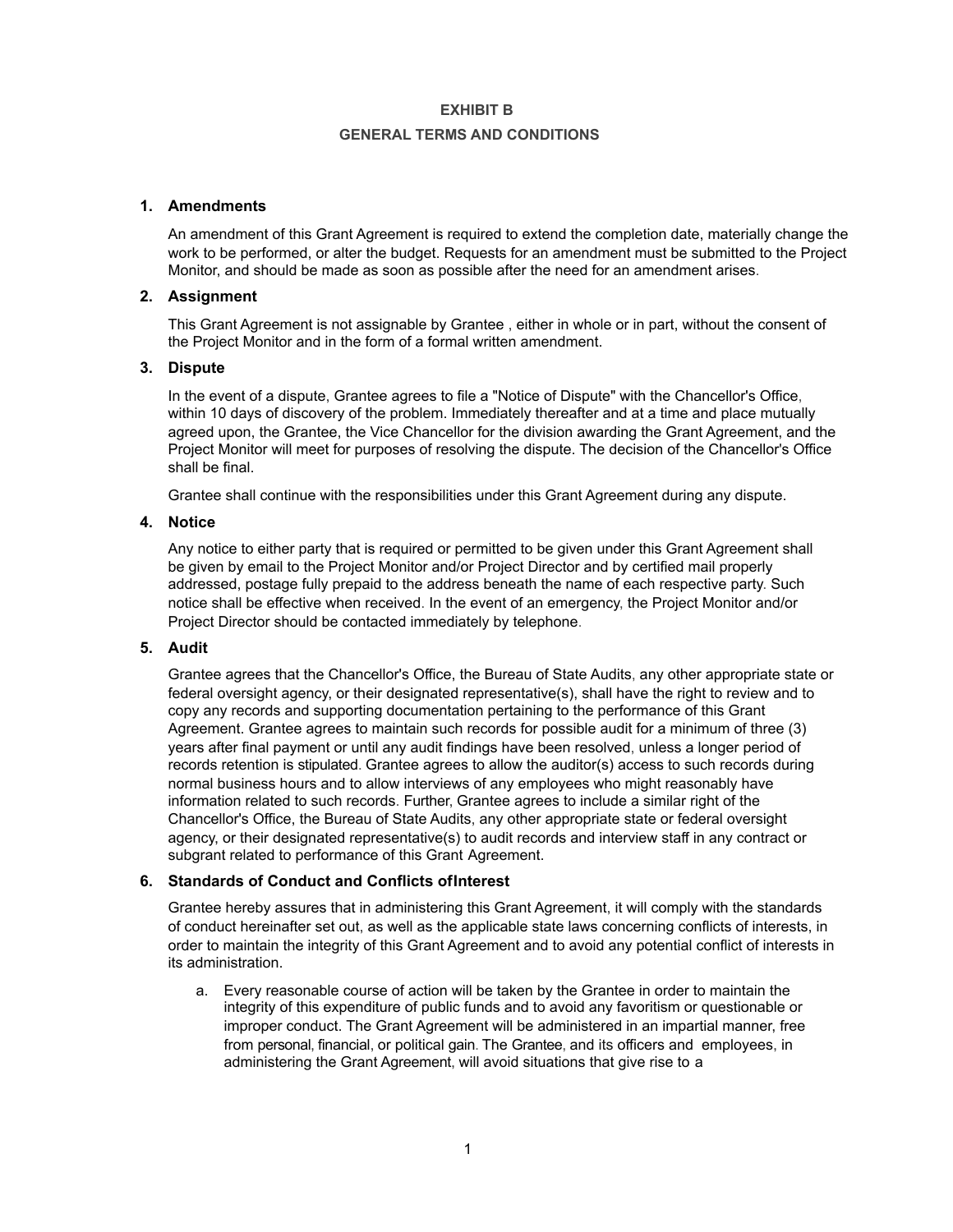#### **GENERAL TERMS AND CONDITIONS**

suggestion that any decision was influenced by prejudice, bias, special interest, or personal gain.

- b. Conducting Business with Relatives . No relative by blood, adoption, or marriage of any officer or employee of the Grantee, or of any member of its governing board, will receive favorable treatment in the award of contracts or subgrants or in educational or employment opportunities funded by this Grant Agreement.
- c. Conducting Business Involving Close Personal Friends and Associates. In administering the Grant Agreement, officers and employees of the Grantee will exercise due diligence to avoid situations that may give rise to an assertion that favorable treatment is being granted to friends and associates.
- d. Avoidance of Conflicts of Economic Interests.
	- 1. Grantee shall take all reasonable steps to ensure that its officers and employees, and members of its governing board, will avoid any actual or potential conflicts of interests, and that no officer, employee, or board member who exercises any functions or responsibilities in connection with this Grant Agreement shall have any personal financial interest or benefit that either directly or indirectly arises from this Grant Agreement. The term "financial interest" shall include the financial interest of the officer, employee, or board member's spouse or dependent child.
	- 2. Grantee shall establish safeguards to prohibit officers, employees or board members from using their positions for a purpose that could result in private gain, or give the appearance of being motivated for private gain for themselves or others, particularly those with whom they have family, business, or other ties.
	- 3. An officer or employee of Grantee, an elected official in the area, or a member of the governing board, may not solicit or accept money or any other consideration from a third person for the performance of any act reimbursed, in whole or in part, by Grantee or the Chancellor's Office. Supplies, materials, equipment, or services purchased with Grant funds will be used solely for purposes allowed under this Grant Agreement.
	- 4. The governing board may not authorize the award of any contract or subgrant funded by this Grant Agreement, if that contract or subgrant is for the provision of services or goods by any board member, or by any person or entity that is a source of income to a board member.
- e. In the interest of avoiding conflicts of interests involving friends or associates of Chancellor's Office employees, in administering this Grant Agreement, officers and employees of the Grantee will exercise due diligence to avoid situations which may give rise to an assertion that favorable treatment is being granted to friends and associates of Chancellor's Office employees.

# **7. Union Organizing**

Grantee, by signing this Grant Agreement, hereby acknowledges the applicability of Government Code section 16645.2 to this Grant Agreement, and hereby certifies that none of the Grant funds will be used to assist, promote or deter union organizing.

If Grantee incurs costs, or makes expenditures to assist, promote or deter union organizing, Grantee will maintain records sufficient to show that no reimbursement from state funds has been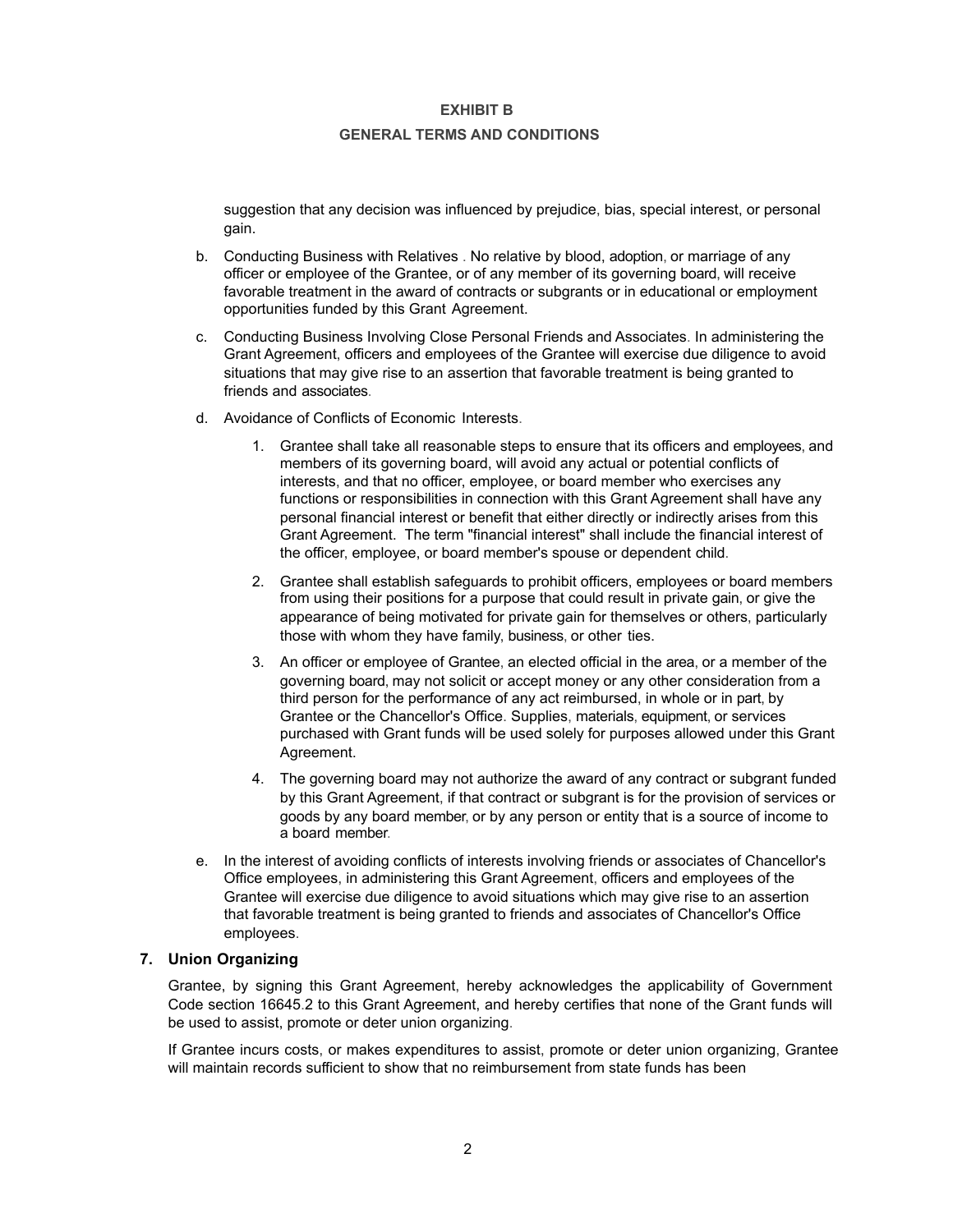## **GENERAL TERMS AND CONDITIONS**

sought for these costs, and Grantee shall provide those records to the Attorney General upon request.

## **8. Debarment, Suspension, and Other Responsibility Matters**

By signing this Grant Agreement, Grantee hereby certifies under penalty of perjury under the laws of the State of California that Grantee and its principals:

- a. Are not presently debarred, suspended, proposed for debarment, declared ineligible, or voluntarily excluded from covered transactions by any Federal department or agency;
- b. Have not within a three-year period preceding this Grant Agreement been convicted of or had a civil judgment rendered against them for commission of fraud or a criminal offense in connection with obtaining, attempting to obtain, or performing a public (federal, state, or local) transaction or contract under a public transaction; violation of federal or state antitrust statutes or commission of embezzlement, theft, forgery, bribery, falsification or destruction of records, making false statements, or receiving stolen property.
- c. Have not within a three-year period preceding this Grant Agreement had one or more public transactions (federal, state, or local) terminated for cause or default.
- d. Where Grantee is unable to certify to any of the above statements, Grantee shall attach an explanation to the face sheet for this Agreement.

## **9. Nondiscrimination Clause**

- a. During the performance of this Grant Agreement, Grantee, contractors or subgrantees shall not unlawfully discriminate, harass or allow harassment, against any employee or applicant for employment because of ethnic group identification, national origin, religion, creed, age (over 40), sex, race, color, ancestry, sexual orientation, physical disability (including HIV and AIDS}, mental disability, medical condition (cancer and genetic characteristics}, or on the basis of these perceived characteristics or based on association with a person or group with one or more of these actual or perceived characteristics, marital status, denial of family care leave, political affiliation, or position in a labor dispute. Grantee and subcontractors or subgrantees shall insure that the evaluation and treatment of their employees and applicants for employment are free from such discrimination and harassment.
- b. Grantee, contractors and subcontractors shall comply with the provisions of the Fair Employment and Housing Act (Gov. Code, § 12900 *et* seq.) and the applicable regulations promulgated thereunder (Cal. Code Regs., tit. 2, § 11000 *et* seq.). The applicable regulations of the Fair Employment and Housing Council implementing Government Code section 12990, set forth in Subchapter 5 of Division 4.1 of Title 2 of the California Code of Regulations are incorporated into this contract by reference and made a part hereof as if set forth in full. Grantee, contractor and its subcontractors shall give written notice of their obligations under this clause to labor organizations with which they have a collective bargaining or other agreement.
- c. Grantee shall include the nondiscrimination and compliance provisions of this clause in all contracts or subgrants to perform work under the Grant Agreement.

#### **10. Accessibility for Persons with Disabilities**

a. By signing this Grant Agreement, Grantee assures the Chancellor's Office that it complies with the Americans with Disabilities Act (ADA) of 1990, which prohibits discrimination on the basis of disability, as well as all applicable regulations and guidelines issued pursuant to the ADA. (42 U.S.C. §§ 12101 *et* seq.)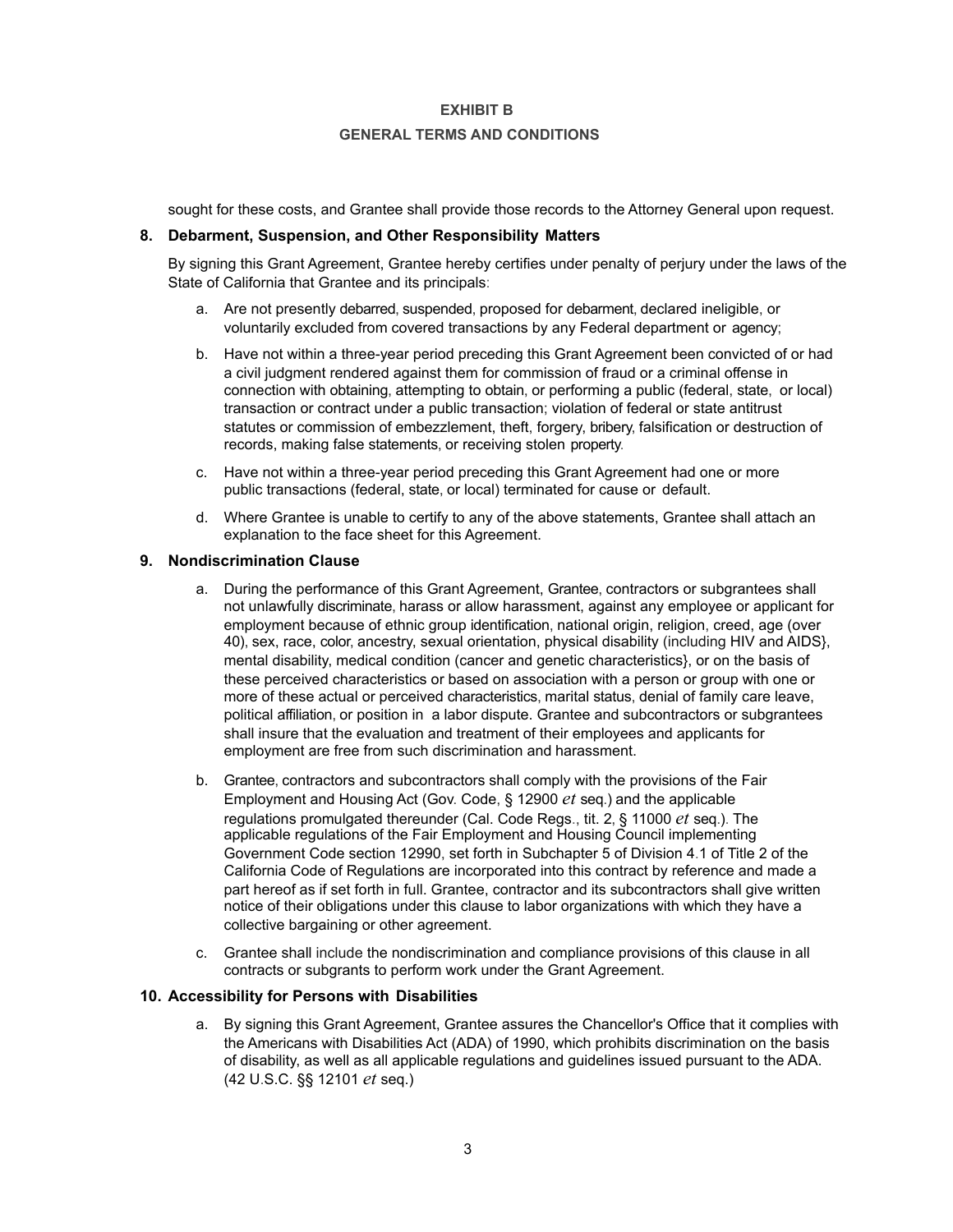## **GENERAL TERMS AND CONDITIONS**

- b. Grantee shall, upon request by any person, make any materials produced with Grant funds available in braille, large print, electronic text, or other appropriate alternate format. Grantee shall establish policies and procedures to respond to such requests in a timely manner.
- c. All data processing, telecommunications, and/or electronic and information technology (including software, equipment, or other resources) developed, procured, or maintained by Contractor, whether purchased, leased or provided under some other arrangement for use in connection with this Agreement, shall comply with the regulations implementing Section 508 of the Rehabilitation Act. (36 C.F.R. § 1194.1, Apps. A & C.)
- d. Design of computer or web-based materials, including instructional materials, shall conform to guidelines of US Section 508 Standards (https://www.access board.gov/guidelines-andstandards/communications-and-it/about-the-ict-refresh) and/or the WCAG 2.0 Level AA criteria [\(https://www.w3.org/TR/WCAG20/](http://www.w3.org/TR/WCAG20/))) or similar guidelines developed by the Chancellor's Office.
- e. Grantee shall respond, and shall require its contractors and subgrantees to respond to and resolve any complaints regarding accessibility of its products and services as required by this section
- f. Grantee and its contractors and subgrantees shall indemnify, defend, and hold harmless the Chancellor's Office, its officers, agents, and employees, from any and all claims by any person resulting from the failure to comply with the requirements of this section.
- g. Grantee shall incorporate the requirements of this section into all contracts or subgrants to perform work under this Grant Agreement.

#### **11. Drug-Free Workplace Certification**

By signing this Grant Agreement, the Grantee hereby certifies under penalty of perjury under the laws of the State of California that the Grantee will comply with the requirements of the Drug-Free Workplace Act of 1990 (Gov. Code. §§ 8350 *et* seq.) and will provide a drug-free workplace by taking the following actions:

- a. Publish a statement notifying employees that unlawful manufacture, distribution, dispensation, possession, or use of a controlled substance is prohibited and specifying actions to be taken against employees for violations.
- b. Establish a Drug-Free Awareness Program to inform employees about:
	- 1. The dangers of drug abuse in the workplace;
	- 2. The organization's policy of maintaining a drug-free workplace;
	- 3. Any available counseling, rehabilitation, and employee assistance programs; and,
	- 4. Penalties that may be imposed upon employees for drug abuse violations.
- c. Every employee who works under the Grant will:
	- 1. Receive a copy of the Grantee's drug-free policy statement; and,
	- 2. Agree to abide by the terms of the Grantee's policy statement as a condition of employment under the Grant.

Failure to comply with these requirements may result in suspension of payments under the Grant Agreement or termination of the Grant Agreement or both and Grantee may be ineligible for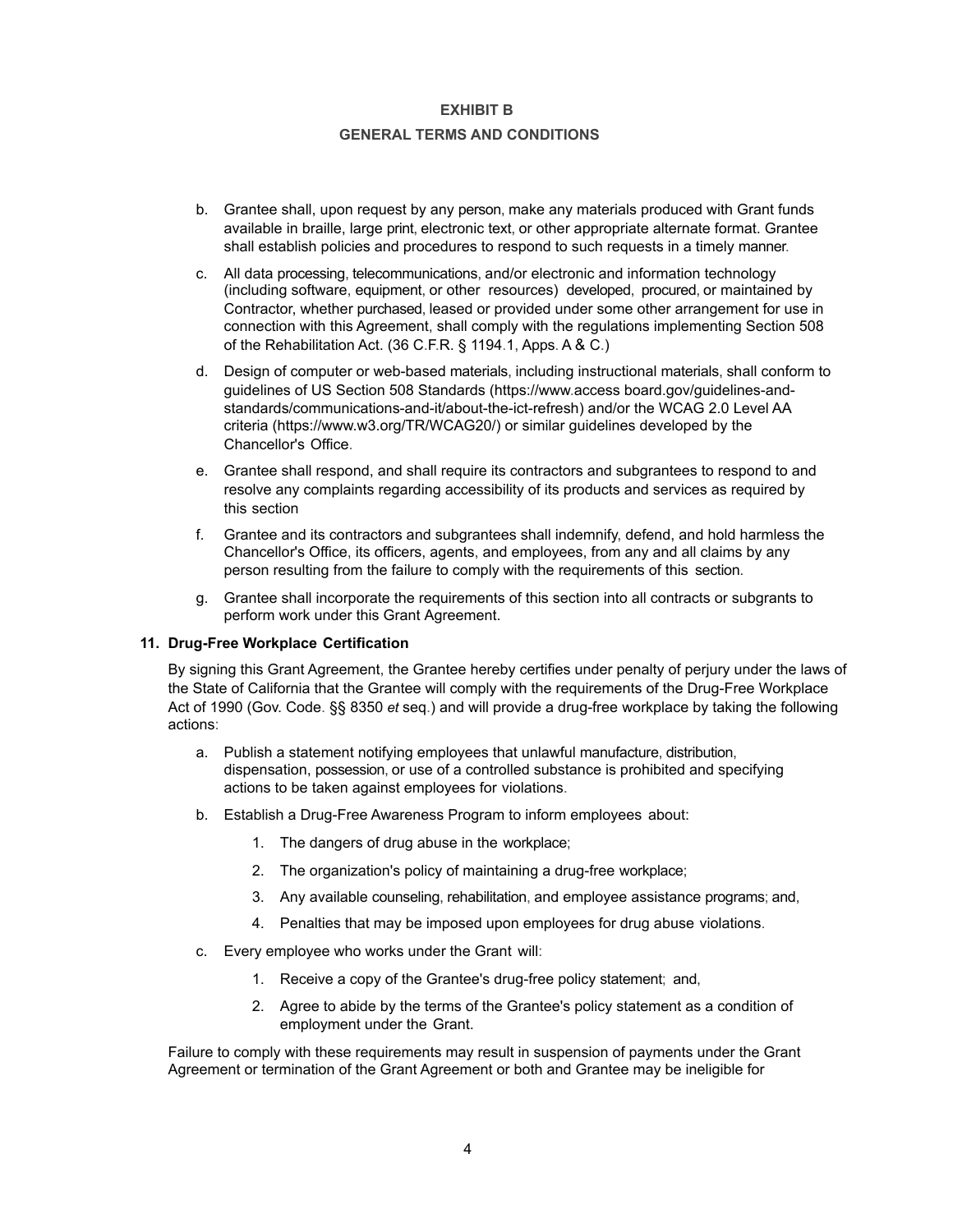## **GENERAL TERMS AND CONDITIONS**

award of any future state grants if the Chancellor's Office determines that any of the following has occurred: (1) Grantee has made false certification, or (2) violated the certification by failing to carry out the requirements as noted above.

## **12. Work by Chancellor's Office Personnel**

- a. Chancellor's Office staff will be permitted to work side-by-side with Grantee's staff to the extent and under conditions that may be directed by the Project Monitor. In this connection, Chancellor's Office staff will be given access to all data, working papers, subcontracts, etc., which Grantee may seek to utilize.
- b. Grantee will not be permitted to utilize Chancellor's Office personnel for the performance of services that are the responsibility of Grantee unless such utilization is previously agreed to in writing by the Project Monitor, and any appropriate adjustment in price is made. No charge will be made to Grantee for the services of Chancellor's Office employees while performing, coordinating, or monitoring functions.

## **13. Termination**

- a. Termination Option. Either party may at its option terminate this Grant Agreement at any time upon giving thirty (30) days' advance notice in writing to the other party in the manner herein specified. In such event, both parties agree to use all reasonable efforts to mitigate their expenses and obligations. In such event, the Chancellor's Office shall pay Grantee for all satisfactory services rendered and expenses incurred prior to such termination that could not by reasonable efforts of Grantee have been avoided, but not in excess of the maximum payable under the Grant Agreement as specified on the Grant Agreement Face Sheet. Upon termination, Grantee agrees to relinquish possession of equipment purchased for this project to the Chancellor's Office or Grantee may, with approval of the Chancellor's Office, purchase or dispose of said equipment as provided in section 19 of this Article ("Real Property and Equipment").
- b. Event of Breach. In the event of any breach of this Grant Agreement, the Chancellor's Office may, without any prejudice to any of its other legal remedies, terminate this Grant Agreement upon five (5) days' written notice to the Grantee. In the event of such termination, the Chancellor's Office may select a new grantee to proceed with the work in any manner deemed proper by the Chancellor's Office. The cost to the Chancellor's Office of having the project completed by another grantee shall be deducted from any sum due Grantee under this Grant Agreement, and the balance, if any, shall be paid to Grantee upon demand. Whether or not the Chancellor's Office elects to proceed with the project, the Chancellor's Office shall pay Grantee only the reasonable value of the services theretofore rendered by Grantee as may be agreed upon by the parties or determined by a court of law.
- c. Gratuities. The Chancellor's Office may, by written notice to Grantee, terminate the right of Grantee to proceed under this Grant Agreement if it is found, after notice and hearing by the Chancellor or his or her duly authorized representative, that gratuities were offered or given by Grantee or any agent or representative of Grantee to any officer or employee of the Chancellor's Office with a view toward securing a grant or securing favorable treatment with respect to awarding or amending or making a determination with respect to the performance of such grant.

In the event this Grant Agreement is terminated as provided herein, the Chancellor's Office shall be entitled to (1) pursue the same remedies against Grantee as it could pursue in the event of the breach of the Grant Agreement by the Grantee, and (2) exemplary damages in an amount that shall be not less than three nor more than ten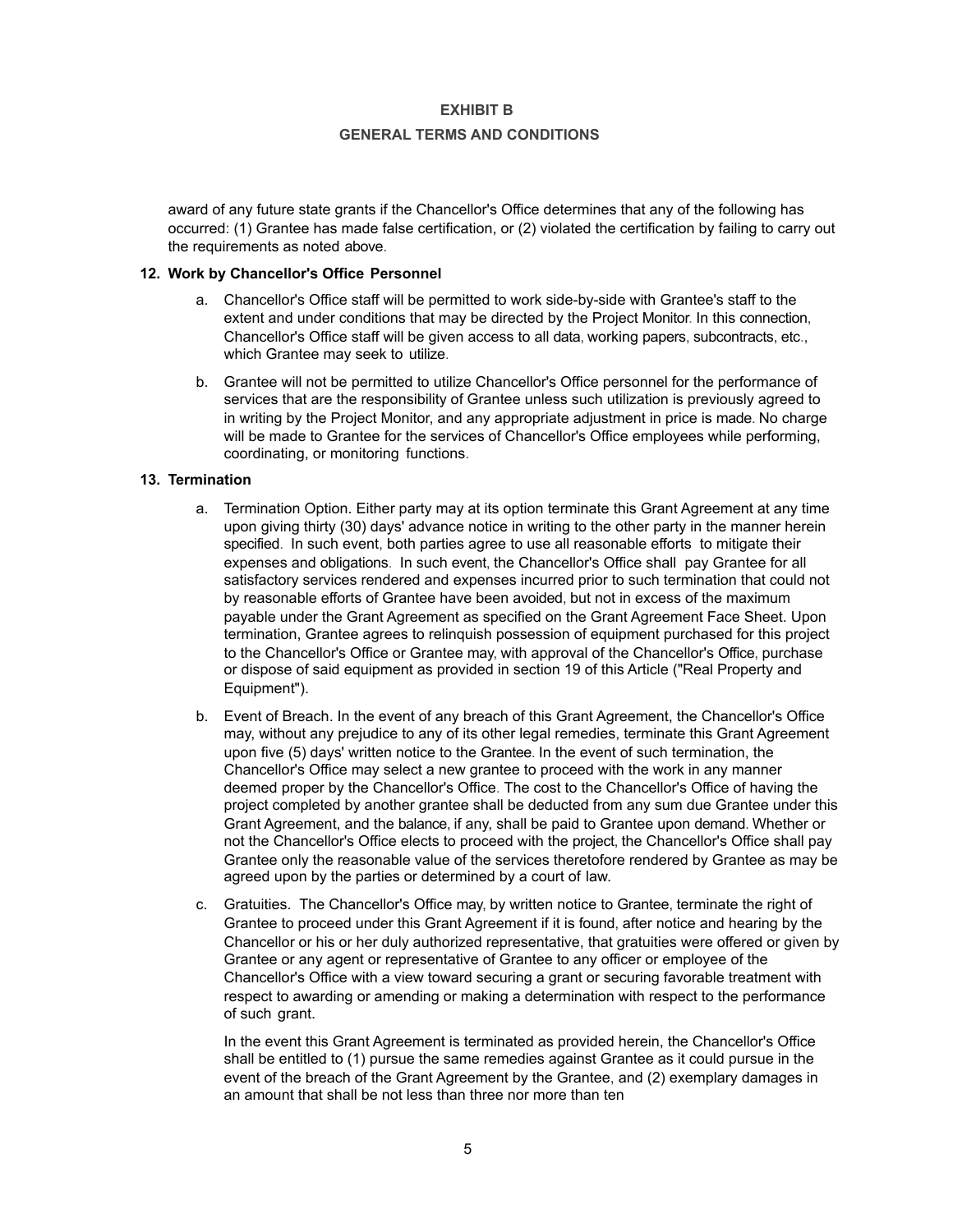#### **GENERAL TERMS AND CONDITIONS**

times the cost incurred by Grantee in providing any such gratuities to any such officer or employee, as a penalty in addition to any other damages to which it may be entitled by law.

The rights and remedies provided in this clause shall not be exclusive and are in addition to any other rights and remedies provided by law or under this Grant Agreement.

*d.* In no event may Grantee use Grant funds to pay any individual or organization for the work associated with preparing the Grant application. For breach or violation of this prohibition, the Chancellor's Office shall, in addition to other remedies provided by law, have the right to annul this Grant Agreement without liability, paying only for the value of the work actually performed, or otherwise recover the full amount of such commission, percentage, brokerage, or contingent*fee.*

#### **14. Indemnification**

Grantee agrees to indemnify, defend and save harmless the State, the Board of Governors of the California Community Colleges, the Chancellor's Office, its officers, agents and employees from any and all claims and losses accruing or resulting to any and all employees, subcontractors, subgrantees, suppliers, laborers and any other person, firm or corporation furnishing or supplying work, services, materials or supplies in connection with performance of this Grant Agreement, and from any and all claims and losses accruing or resulting to any person, firm or corporation who may be injured or damaged by the Grantee in the performance of this Grant Agreement.

Such defense and payment will be conditional upon the following:

- a. The Chancellor's Office will notify Grantee of any such claim in writing and tender the defense thereof within a reasonable time; and
- b. Grantee will have sole control of the defense of any action on such claim and all negotiations for its settlement or compromise; provided that:
	- 1. When substantial principles of government or public law are involved, when litigation might create precedent affecting future Chancellor's Office operations or liability, or when involvement of the Chancellor's Office is otherwise mandated by law, the Chancellor's Office may participate in such action at its own expense with respect to attorneys' fees and costs (but not liability);
	- 2. The Chancellor's Office will have the right to approve or disapprove any settlement or compromise, which approval will not unreasonably be withheld or delayed; and
	- 3. The Chancellor's Office will reasonably cooperate in the defense and in any related settlement negotiations.

#### **15. Waiver of Rights**

Any action or inaction by the Chancellor's Office or the failure of the Chancellor's Office on any occasion, to enforce any right or provision of the Grant Agreement, shall not be construed to be a waiver by the Chancellor's Office of its rights hereunder and shall not prevent the Chancellor's Office from enforcing such provision or right on any future occasion. The rights and remedies of the Chancellor's Office herein are cumulative and are in addition to any other rights or remedies that the State may have at law or in equity.

#### **16. Workers' Compensation Insurance**

Grantee hereby warrants that it carries Workers' Compensation Insurance for all of its employees who will be engaged in the performance of this Grant Agreement, or is self-insured in accordance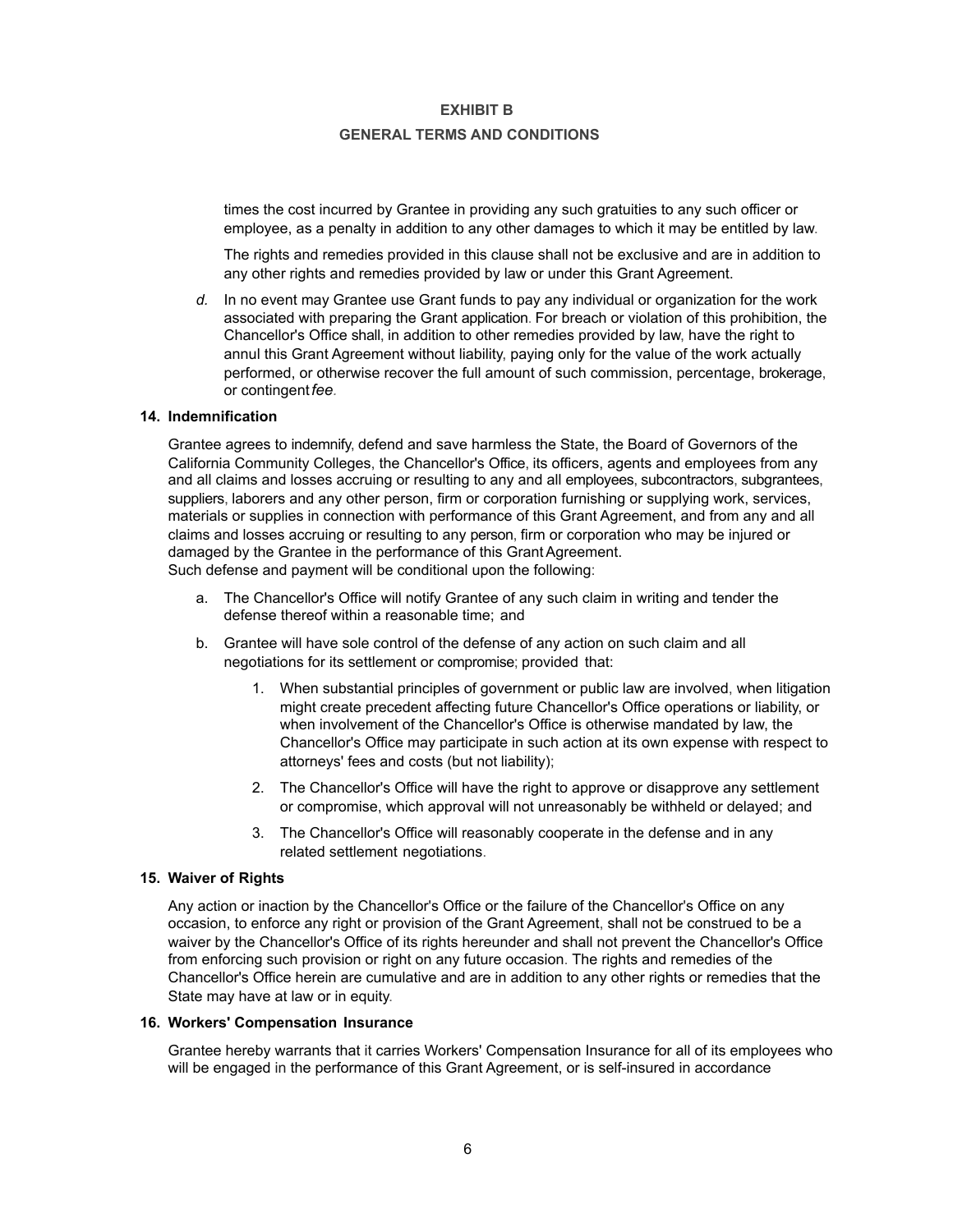### **GENERAL TERMS AND CONDITIONS**

with the provisions of Labor Code section 3700, and agrees to furnish to the Chancellor's Office satisfactory evidence thereof at any time the Project Monitor may request.

#### **17. Unenforceable Provisions**

In the event that any provision of this Grant Agreement is unenforceable or held to be unenforceable, the parties agree that all other provisions of the Grant Agreement remain in full force and effect.

#### **18. Law Governing**

This Grant Agreement is governed by and shall be interpreted in accordance with the laws of the State of California; venue of any action brought with regard to this Agreement shall be in Sacramento County, Sacramento, California.

#### **19. Independent Status of Grantee**

The Grantee, and the agents and employees of Grantee, in the performance of this Grant Agreement, shall act in an independent capacity and not as officers or employees or agents of the State of California or the Chancellor's Office.

#### **20. Grant Agreement is Complete**

No amendment, alteration or variation of the terms of this Grant Agreement shall be valid unless made in writing, signed by the parties, and approved as required. No oral understanding or agreement not incorporated in this Grant Agreement is binding on any of the parties.

## **21. Time Is of the Essence**

Time is of the essence in this Grant Agreement.

## **22. Captions**

The clause headings appearing in this Grant Agreement have been inserted for the purpose of convenience and ready reference. They do not purport to and shall not be deemed to define, limit, or extend the scope or intent of the clauses to which they appertain.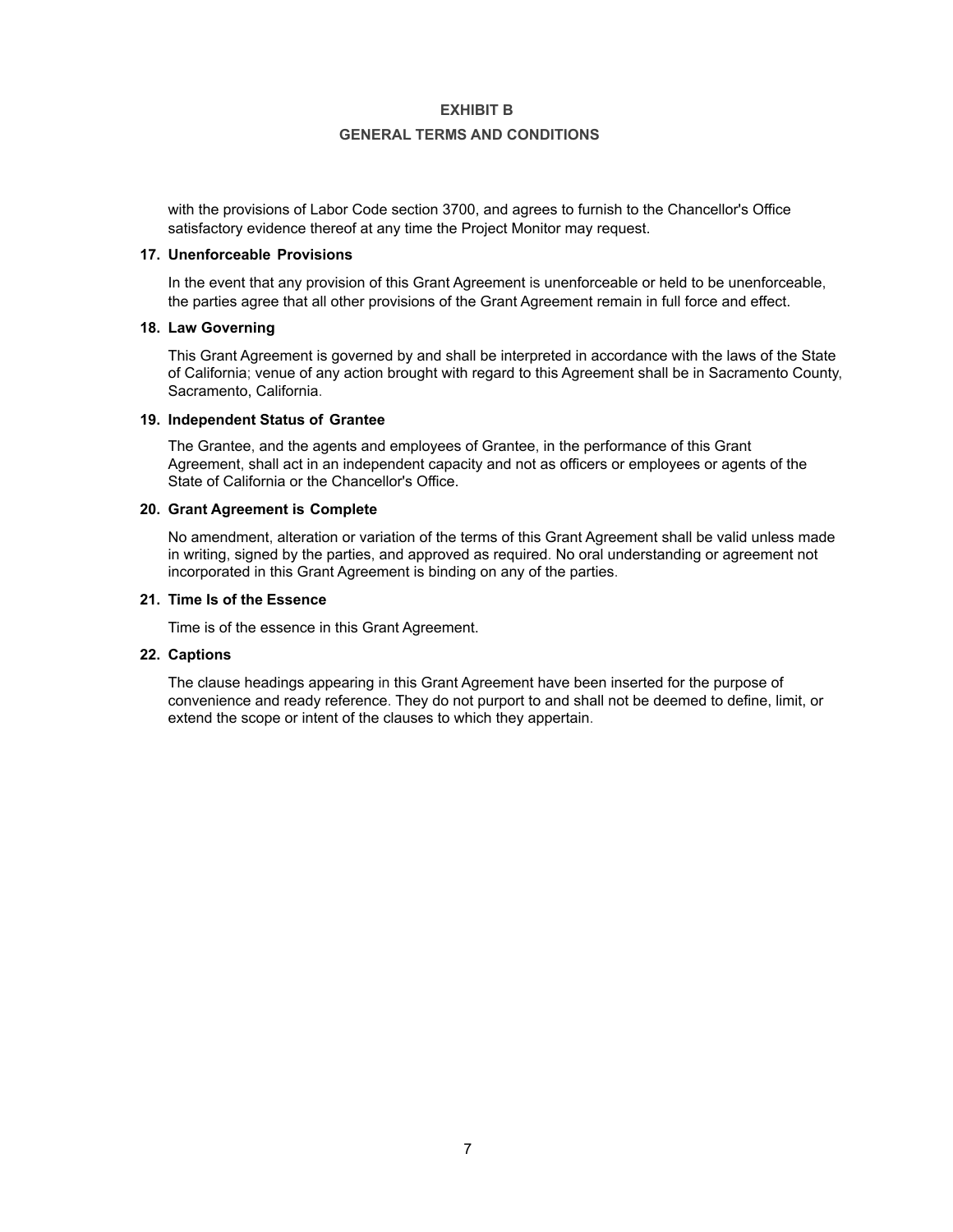# **SPECIAL TERMS AND CONDITIONS**

## **1. Contractors andSubgrantees**

- a. Grantee agrees to obtain the written approval of the Project Monitor prior to the selection of contractors or subgrantees to perform services under this Grant Agreement. Except where prohibited by the Standards of Conduct provisions set forth in section 8 of this Exhibit, contractors or subgrantees specifically identified in this Grant Agreement or the Exhibits are deemed to be approved by the execution of this Grant Agreement.
- b. Contractors and subgrantees retained by Grantee shall be selected using procedures reasonably calculated to ensure that cost shall be given substantial weight in the selection process, and that the selected contractor or subgrantee is the best-qualified party available to provide the required services. To the extent possible, Grantee should engage in competitive bidding consistent with the policies and procedures adopted by the Grantee's governing board. Where competitive bidding is not used, Grantee should take other appropriate steps to ensure that grant funds are expended to maximize their value to the program objectives. Upon request, Grantee shall furnish evidence of compliance with this provision to the Project Monitor. Grantee shall immediately notify the Project Monitor in the event that any contractor or subgrantee is terminated.
- c. All subcontracts or subgrants shall contain a provision prohibiting any third or subsequent tier subcontracts or subgrants without additional written approval by the Project Monitor.
- d. The Project Monitor's consent to one or more subcontracts or subgrants shall not constitute a waiver or diminution of the absolute power to approve each and every subsequent subcontract or subgrant.
- e. Upon request, Grantee shall furnish any additional evidence the Project Monitor may deem appropriate concerning the selection procedures used, or any other matter related to subcontractor or subgrantee performance.
- f. Grantee shall not enter into any contract or subgrant of the types described below and any such agreement that may be executed is null and void and of no force or effect.
	- 1. An agreement with a former state employee (including a Chancellor's Office employee, or a district employee who worked for the Chancellor's Office on an lnterjurisdictional Exchange (IJE)) who was engaged in the negotiations, transactions, planning, arrangements or any part of the decision-making process relevant to this Grant Agreement while employed by the state. (Gov. Code, §§ 1090, *et* seq., 87100, and 87400 *et* seq.; Cal. Code Regs. tit. 5, §§ 18741.1 and 18747.)
	- 2. An agreement with a current state employee (including a current Chancellor's Office employee or district employee working for the Chancellor's Office) other than a rank-and-file employee of the California State University or the University of California. (Pub. Contr. Code, § 10410.)
	- 3. An agreement with the spouse or an immediate family member of a current state employee (including a current Chancellor's Office employee or district employee working for the Chancellor's Office IJE) who was engaged in the negotiations, transactions, planning, arrangements or any part of the decision-making process relevant to this Grant Agreement, or the subgrant, or had any influence whatsoever in the making of this Grant Agreement, or the contract or subgrant. (Gov. Code,§§ 1090, *et* seq . and 87100.)
	- 4. An agreement, including a purchase order, that contains or incorporates an automatic renewal provision.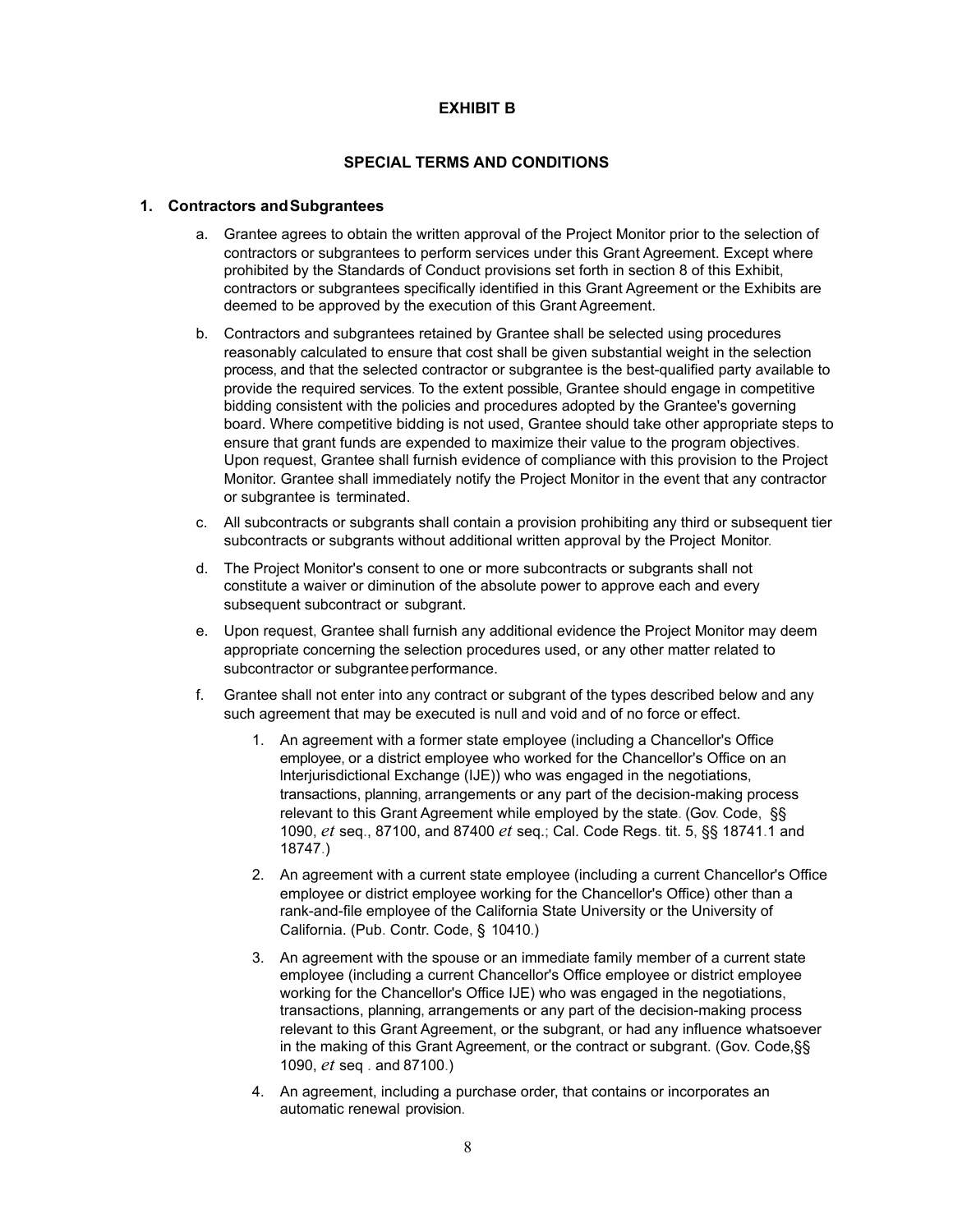# **SPECIAL TERMS AND CONDITIONS**

- g. Nothing contained in this Grant Agreement shall create any contractual relationship between the Chancellor's Office and any contractors or subgrantees, and no contract or subgrant shall relieve Grantee of its responsibilities and obligations hereunder. Grantee agrees to be as fully responsible to the Chancellor's Office for the acts and omissions of its contractors, subgrantees and of persons either directly or indirectly employed by them , as it is for the acts and omissions of persons directly employed by Grantee . Grantee's obligation to pay its contractors and subgrantees is independent from the obligation of the Chancellor's Office to make payments to Grantee. As a result, the Chancellor's Office shall have no obligation to pay or enforce the payment of any moneys to any contractor
	- or subgrantee.

# **2. Statewide or Regional Projects**

If this Grant involves the provision of fiscal agency services, coordination, technical assistance, or other services for the California Community College system or for a particular region or group of colleges, the following requirements shall apply:

- a. Grantee will engage in full and open recruitment for that position in accord with subsection (a) of section 53021 of title 5 of the California Code of Regulations, with the understanding that such position may be filled on a temporary basis to the extent authorized by law. Grantee shall, in a timely manner, submit to the Personnel Office of the Chancellor's Office a copy of all such job announcements. In the event that an employee of the Chancellor's Office applies for and is selected to fill the position, the Chancellor's Office may consider executing an lnterjurisdictional Exchange Agreement to permit the employee in question to work for the Grantee.
- b. Consistent with the requirements of section 3 of this Exhibit, the disposition of real property or equipment with an initial purchase price in excess of \$5,000 shall be subject to the approval of the Chancellor's Office.

## **3. Approval of Products and Deliverables**

- a. Each deliverable to be provided under this Grant Agreement, or its contracts and subgrants, shall be submitted to and approved by the Project Monitor. Any product , document , or published materials, including a multimedia presentation, must comply with the accessibility requirements of section 508 of the Rehabilitation Act, Government Code section 11135, Web Content Accessibility Standards 2.0, and any other applicable accessibility regulations. In addition, any such product, document , or published material must comply with the Chancellor's Office branding requirements.
- b. All products resulting from this Grant Agreement or its subgrants, in whole or in part, shall reference the Chancellor's Office, California Community Colleges and the specific funding source.
- c. Any document or written report prepared, in whole or in part by Grantee, or its contractors or subgrantees, shall contain the Grant number and dollar amount of the Grant and contracts or subgrants relating to the preparation of such document or written report. The Grant and contract or subgrant numbers and dollar amounts shall be contained in a separate section of such document or written report. (Gov. Code, § 7550(a).)
- d. When multiple documents or written reports are the subject or product of the Grant Agreement , the disclosure section must also contain a statement indicating that the total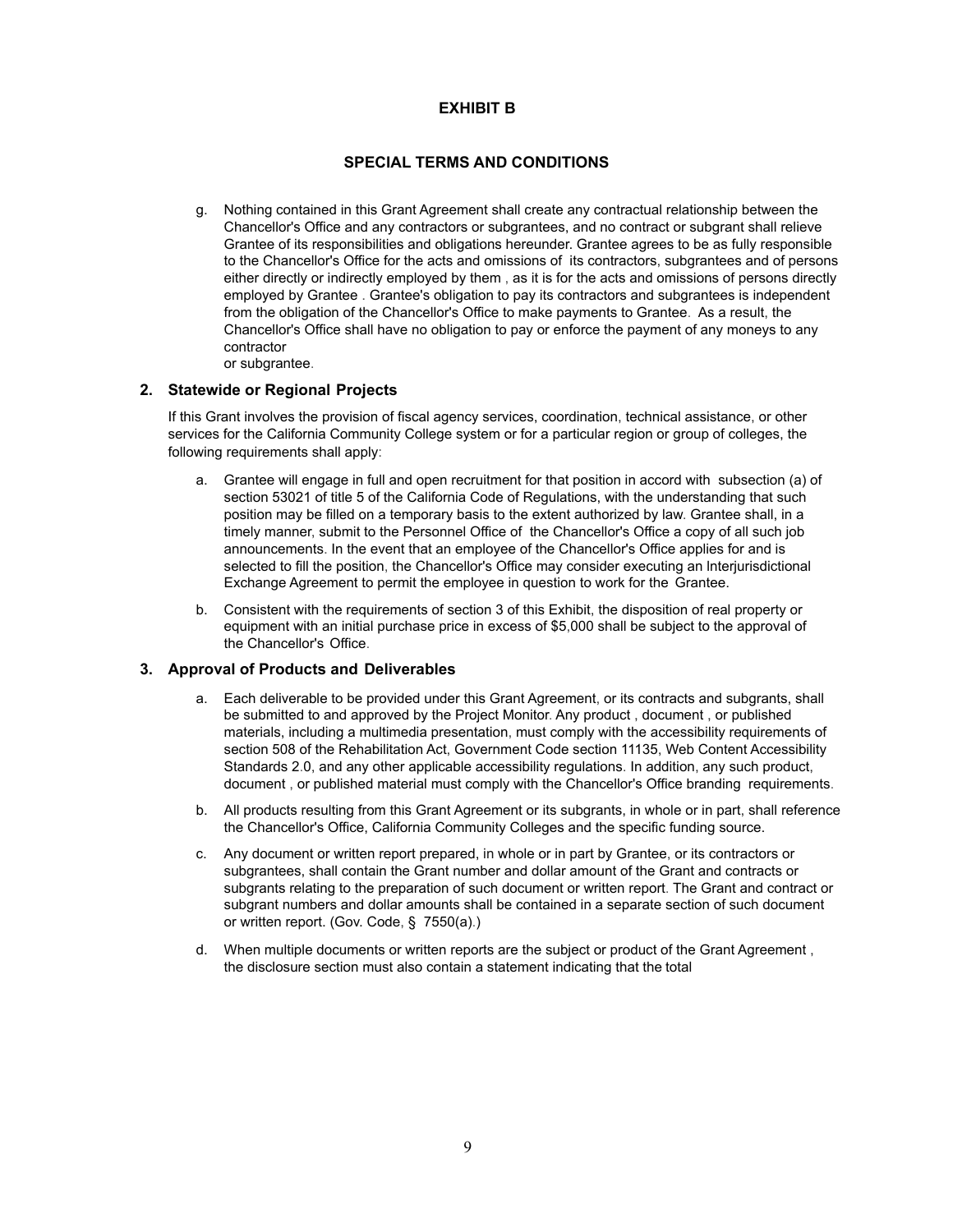# **SPECIAL TERMS AND CONDITIONS**

Grant amount represents compensation for multiple documents or written reports. (Gov. Code, § 7550(b).)

## **4. Intellectual Property**

## *Exclusive Property of Chancellor's Office and Assignment*

Grantee agrees that any and all services rendered and documents or other materials, inventions, processes, machines, manufactures, or compositions of matter, computer programs, computer software, and/or trademarks or servicemarks first created, developed or produced pursuant to this Agreement shall be the exclusive property of the Chancellor's Office. All rights, title, and interest in and to the work first developed under this Agreement shall be assigned and transferred to the Chancellor's Office. This provision shall survive the expiration or early termination of this Agreement.

## *Subcontracts/Subgrants*

If Grantee enters into a subcontract or subgrant for work first developed under this Agreement, the subcontract or subgrant must incorporate the intellectual property provisions in this Agreement, modified accordingly, and be approved by the Chancellor's Office before the subcontract or subgrant is executed. The subcontract or subgrant must include a provision that all rights, title, and interests in such work shall be assigned to the Chancellor's Office.

#### *Copyright*

All materials first prepared by Grantee or its subcontractors or subgrantees, if any, under this Agreement or any subcontract, including papers, reports, charts, computer programs, and technical schematics and diagrams, and other documentation, shall be delivered to and shall become the exclusive property of the Chancellor's Office and may be copyrighted by the Chancellor's Office. The Chancellor's Office shall acknowledge Grantee or its subcontractors or subgrantees, if any, as the author of works produced under this Agreement or any subcontract or subgrant, if any, on all publications of such work. The Chancellor's Office will license such copyrighted work with a Creative Commons (CC BY) license. The license will allow Grantee or its subcontractors or subgrantees, if any, to reproduce and disseminate copies of such work subject to the terms of the CC BY license. The Grantee or its subcontractors or subgrantees, as licensees, agree not to permit infringement of the copyright by any person, to compensate the Chancellor's Office for any infringement that may occur, and to indemnify and hold harmless the Chancellor's Office for any and all claims arising out of or in connection with the licensing agreement.

All materials first developed in draft and in final form pursuant to this Agreement, or any subcontract, shall, in a prominent place, bear the© (the letter "c" in a circle) or the word "Copyright," or the abbreviation "Copr.", followed by the year created; and the words "Chancellor's Office, California Community Colleges." In addition, all such materials shall bear the Creative Commons CC BY symbol below. Acknowledgment may be given to Grantee or the actual author(s) of the work in an appropriate manner elsewhere in the copyright material. If it is deemed necessary by either the Chancellor's Office or Grantee that the copyright be registered with the U.S. Copyright Office, Vendor will be responsible for applying for, paying the filing fees for, and securing said copyright.



*Patents*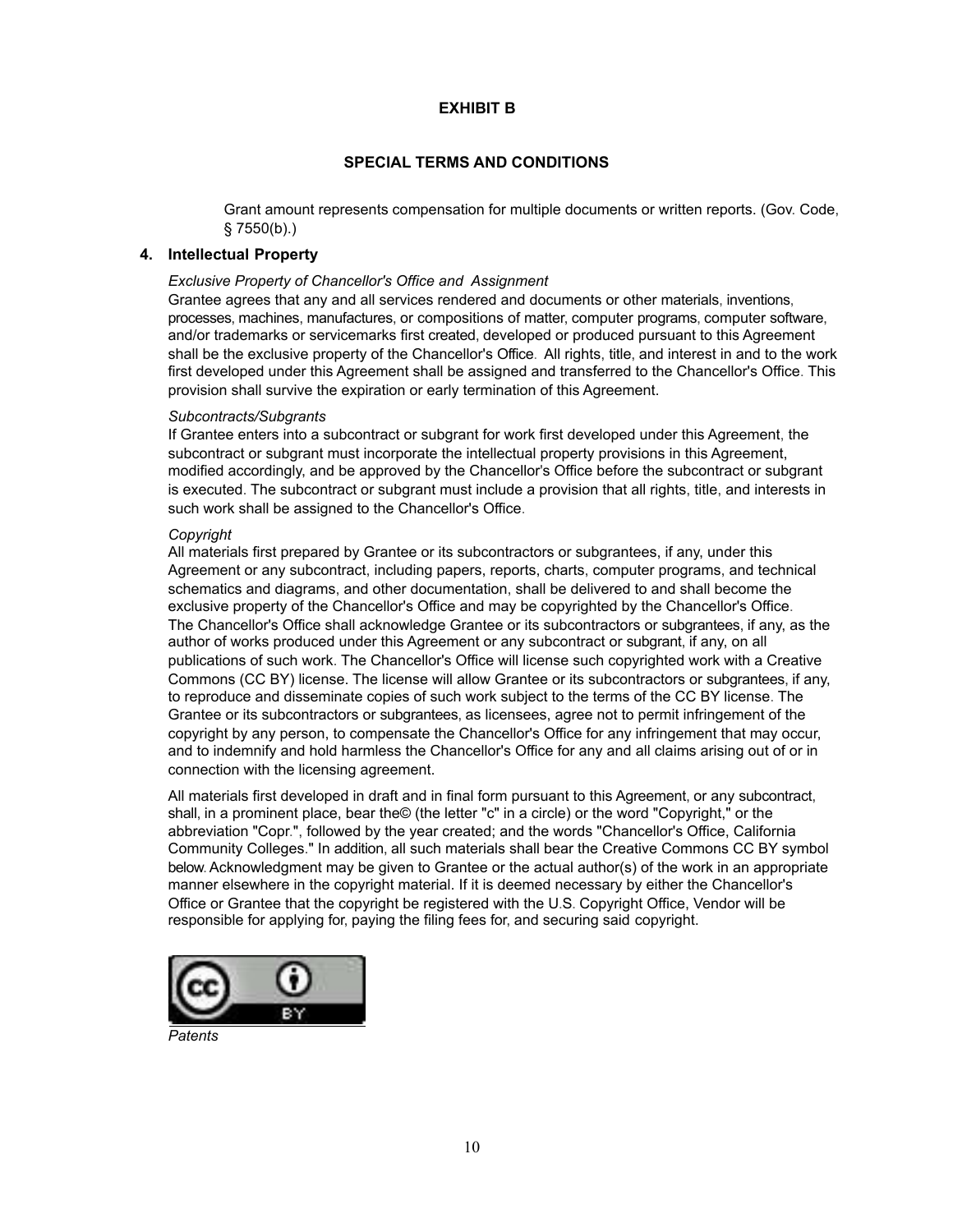# **SPECIAL TERMS AND CONDITIONS**

Subject to the requirements of law, all rights to any patentable inventions or discoveries conceived and first actually reduced to practice in the performance of the Scope of Work shall belong to the Chancellor's Office.

## *Trademarks and Servicemarks*

All trademarks and servicemarks first created, developed or acquired pursuant to this Agreement shall be the property of the Chancellor's Office. If it is deemed necessary by either the Chancellor's Office or Grantee that a trademark or servicemark be registered with state or federal agencies, Grantee will be responsible for applying for, paying the filing fees for, and securing said protection. All trademarks and servicemarks obtained pursuant to this Agreement shall be issued to the "Chancellor's Office, California Community Colleges" and carry the designations permitted or required by law. The Chancellor's Office agrees to grant a nonexclusive license for the use of trademarks or servicemarks created, developed or obtained under this Agreement to Grantee.

Grantee agrees not to permit infringement by any person, to compensate Chancellor's Office for any infringement which may occur, and to indemnify and hold harmless the Chancellor's Office for any and all claims arising out of or in connection with such license. Grantee may, with the written permission of the Chancellor's Office, enter into a written sublicensing agreement subject to these same conditions.

## **5. Real Property and Equipment**

Where allowed by the funding source, real property and equipment procured with Grant funds will be used for the purpose of the Grant in accordance with the following:

- a. Equipment with an initial purchase price in excess of \$5,000 must be appropriately tagged as purchased with funds from the particular funding source and the Grantee shall maintain an inventory of equipment purchased, including a description of the equipment, a serial or other identification number, the acquisition date, the cost of the equipment, the location of the equipment, and any ultimate disposition data. The Grantee will also adhere to all other property management procedures and property accountability requirements as published by the Chancellor's Office.
- b. If the real property or equipment is not needed full time for the purposes of the Grant, it may also be used for other purposes so long as this does not interfere with its use in carrying out the purposes of the Grant throughout the term of this Grant Agreement.
- c. Upon completion or termination of the Grant, or when real property or equipment is no longer useful or necessary for purposes of the Grant, it may be disposed of as follows:
	- 1. Equipment with an initial purchase price less than \$5,000 may be disposed of as the Grantee deems appropriate.
	- 2. If the Grant-funded project involves systemwide or regional coordination or technical assistance activities, the disposition of real property or equipment with an initial purchase price in excess of \$5,000 shall be subject to the approval of the Chancellor's Office.
	- 3. In all other cases, real property or equipment with an initial purchase price in excess of \$5,000 may be sold or used in another program funded by the Chancellor's Office. If the real property or equipment is sold, the proceeds of the sale shall be returned to the program funded by this Grant Agreement, or if that program has been discontinued, to another program funded by the Chancellor's Office; provided however, that the Grantee may retain \$100 or ten percent of the sale price (whichever is greater) to cover the costs of sale.
- d. Equipment purchased with federal funds (Reserved).